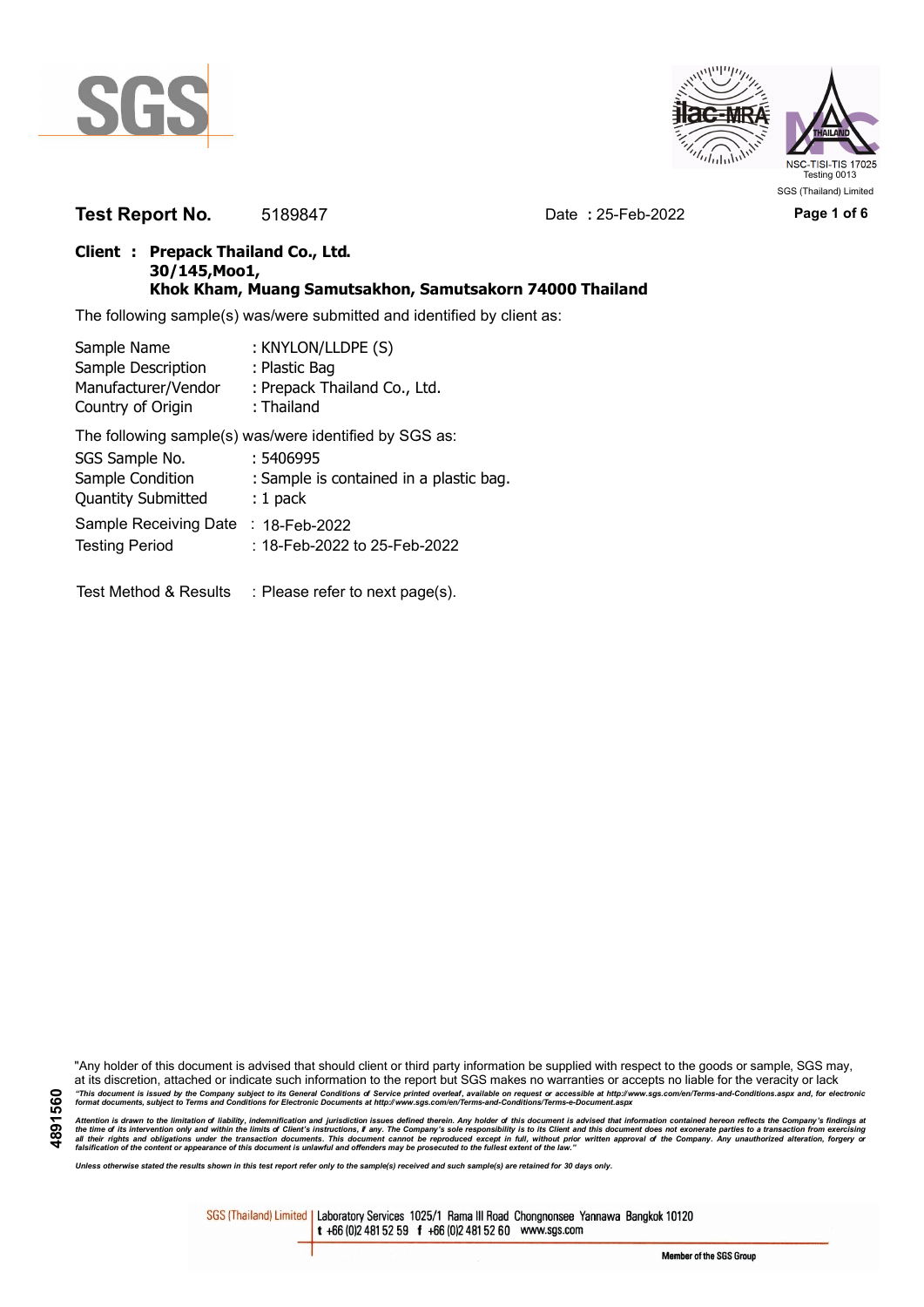



# **Test Report No.** 5189847 Date **:** 25-Feb-2022 **Page 2 of 6**

### **Test Requested & Result Summary**

Test Requested : Please refer to the result summary (Test parameter(s) was/were selected by client).

Result Summary:

| <b>Test Requested</b>                                                                                                                                     | Conclusion  |
|-----------------------------------------------------------------------------------------------------------------------------------------------------------|-------------|
| Notification of the Ministry of Public Health (No.295) B.E. 2548 (2005):<br>Qualities or standard for container made from plastic<br>a) Polyethylene (PE) |             |
|                                                                                                                                                           |             |
| 1. Lead content                                                                                                                                           | <b>PASS</b> |
| 2. Cadmium content                                                                                                                                        | <b>PASS</b> |
| 3. Heavy metal (as lead) in 4% concentrated acetic acid extraction                                                                                        | <b>PASS</b> |
| 4. Quantity of potassium Permanganate Consumed                                                                                                            | <b>PASS</b> |
| 5. Residue after Evaporation Test                                                                                                                         | <b>PASS</b> |
| 6. Migration of color Extraction                                                                                                                          | <b>PASS</b> |

#### Remark:

1.Test results in this report are applicable for the item tested and reflects the tested sample as received. 2.The decision rules based on simple acceptance which the probability of false accept may be as high as 50% in case the results is exactly on the tolerance limit.

### **Signed for and on behalf of SGS (Thailand) Limited**

**Rutchuporn Moungsom Laboratory manager - Hardgood**

"Any holder of this document is advised that should client or third party information be supplied with respect to the goods or sample, SGS may, at its discretion, attached or indicate such information to the report but SGS makes no warranties or accepts no liable for the veracity or lack "This document is issued by the Company subject to its General Conditions of Service printed overleaf, available on request or accessible at http://www.sgs.com/en/Terms-and-Conditions.aspx and, for electronic<br>format docume

Attention is drawn to the limitation of liability, indemnification and jurisdiction issues defined therein. Any holder of this document is advised that information contained hereon reflects the Company's findings at<br>all th

*Unless otherwise stated the results shown in this test report refer only to the sample(s) received and such sample(s) are retained for 30 days only.*

SGS (Thailand) Limited | Laboratory Services 1025/1 Rama III Road Chongnonsee Yannawa Bangkok 10120 t +66 (0)2 481 52 59 f +66 (0)2 481 52 60 www.sgs.com

Member of the SGS Group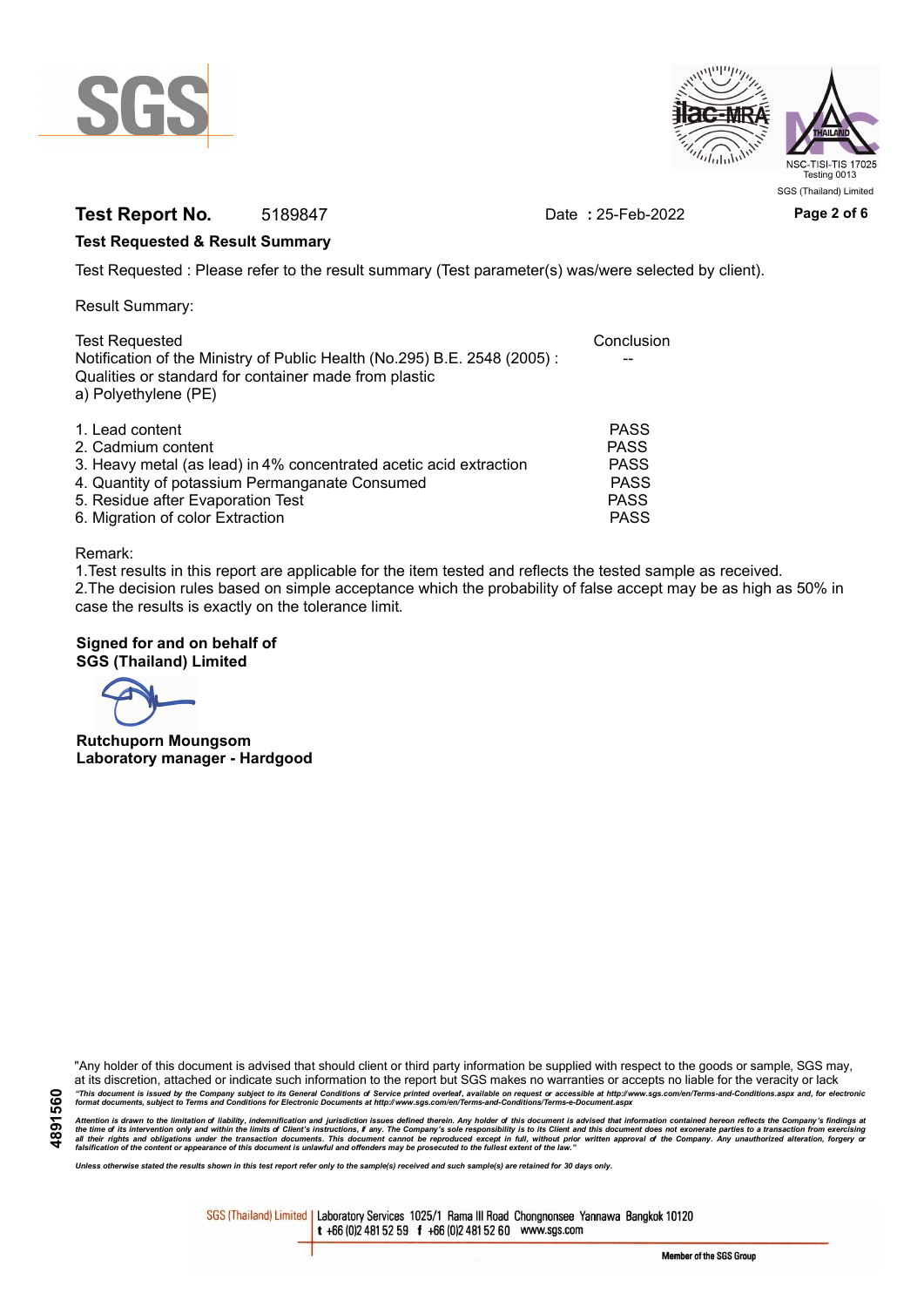



# **Test Report No.** 5189847 Date **:** 25-Feb-2022 **Page 3 of 6**

**TEST RESULTS**

**Notification of the Ministry of Public Health (No.295) B.E. 2548 (2005) : Qualities or standard for container made from plastic.**

#### **a) Polyethylene (PE)**

#### **Qualities and standard of plastic**

Method : With reference to TIS 656: 2556. Analysis was performed by ICP-OES.

| <b>Details</b>     | Result (1)<br>(mg/kg) | <b>Limit of Quantitative</b><br>(mg/kg) | <b>Permissible Limit</b><br>(mg/kg) |
|--------------------|-----------------------|-----------------------------------------|-------------------------------------|
| Lead content***    |                       | 2.0                                     | 100                                 |
| Cadmium content*** |                       | 2.0                                     | 100                                 |

Sample Description :

1. Clear plastic bag

Note :

1. mg/kg = milligram per kilogram  $2. <$  = Less than

"Any holder of this document is advised that should client or third party information be supplied with respect to the goods or sample, SGS may, at its discretion, attached or indicate such information to the report but SGS makes no warranties or accepts no liable for the veracity or lack "This document is issued by the Company subject to its General Conditions of Service printed overleaf, available on request or accessible at http://www.sgs.com/en/Terms-and-Conditions.aspx and, for electronic<br>format docume

Attention is drawn to the limitation of liability, indemnification and jurisdiction issues defined therein. Any holder of this document is advised that information contained hereon reflects the Company's findings at<br>all th

*Unless otherwise stated the results shown in this test report refer only to the sample(s) received and such sample(s) are retained for 30 days only.*

SGS (Thailand) Limited | Laboratory Services 1025/1 Rama III Road Chongnonsee Yannawa Bangkok 10120 t +66 (0)2 481 52 59 f +66 (0)2 481 52 60 www.sgs.com

**4891560**

Member of the SGS Group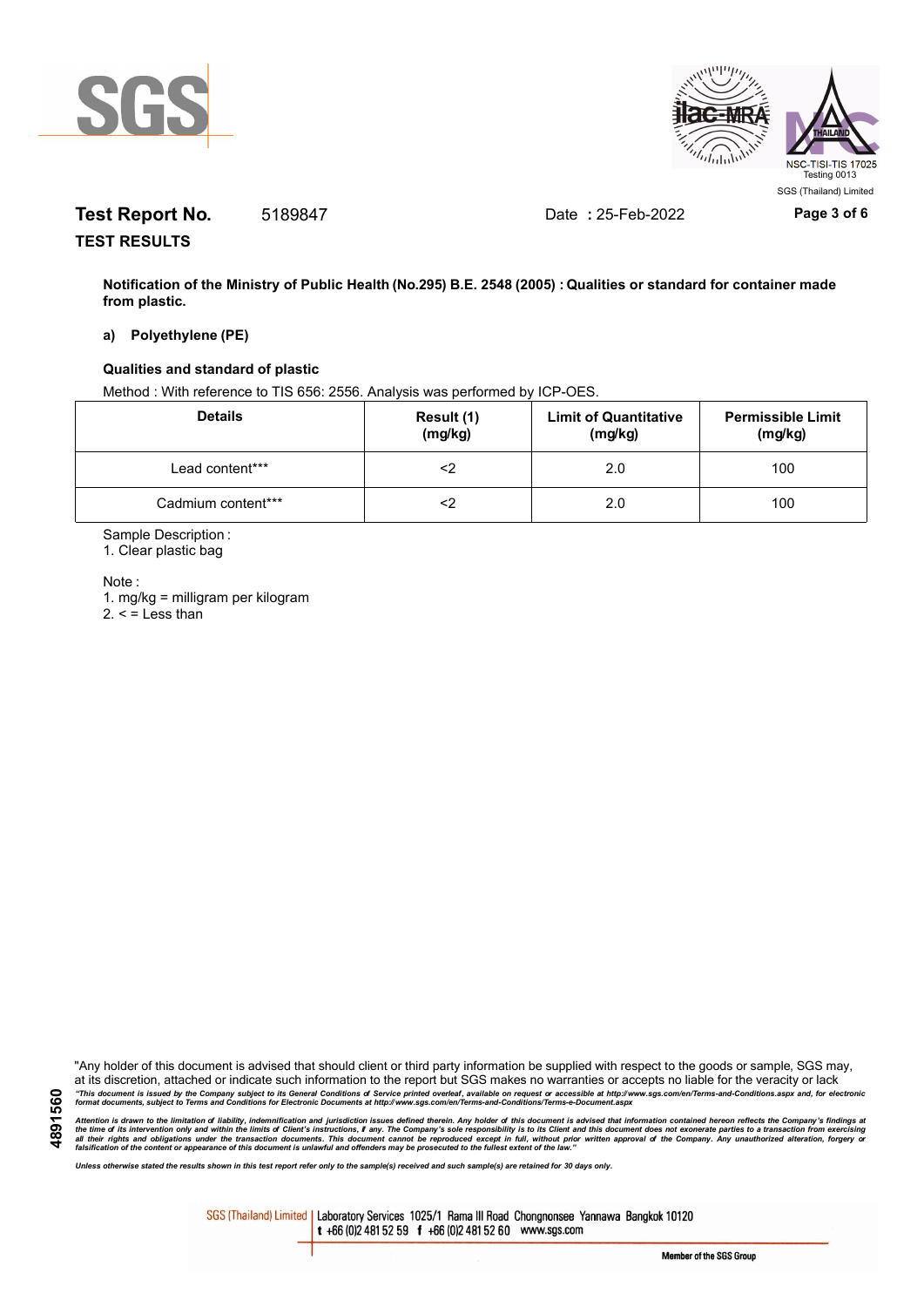



## **Test Report No.** 5189847 Date **:** 25-Feb-2022 **Page 4 of 6**

#### **TEST RESULTS**

#### **Qualities and standard of dissemination**

Method : With reference to TIS 656: 2556.

| <b>Details</b>                                                                      | Test Condition <sup>^</sup>                | Result (1)<br>(mg/dm3) | <b>Limit of Quantitative</b><br>(mg/dm3) | <b>Permissible Limit</b><br>(mg/dm3) |
|-------------------------------------------------------------------------------------|--------------------------------------------|------------------------|------------------------------------------|--------------------------------------|
| Heavy metal (calculated as lead) in<br>4% concentrated acetic acid<br>extraction*** | 30 minute at<br>60 degree C                | $<$ 1                  |                                          |                                      |
| Potassium permanganate used for<br>reaction in water extraction***                  | 30 minute at<br>60 degree C                | $<$ 1                  | 1.0                                      | 10                                   |
| Residue substances which is<br>evaporate in water***                                | 30 minute at<br>60 degree C                | $3$                    | 3.0                                      | 30                                   |
| Residue substances which is<br>evaporate in 4% concentrated acetic<br>acid***       | 30 minute at<br>60 degree C                | $3$                    | 3.0                                      | 30                                   |
| Residue substances which is<br>evaporate in 20% concentrated<br>alcohol***          | 30 minute at<br>60 degree C                | $3$                    | 3.0                                      | 30                                   |
| Residue substances from volatile<br>matters in normal heptane***                    | Room temperature<br>(1 hr. at 25 degree C) | $3$                    | 3.0                                      | 150                                  |

Sample Description :

1. Clear plastic bag (inside)

#### Note :

1. mg/dm3 = milligram per cubic decimeter

2. Degree C = degree Celsius

 $3. <$  = Less than

Remark :

1.  $^{\circ}$  = In case of the use at temperature not higher than 100 degree Celsius

"Any holder of this document is advised that should client or third party information be supplied with respect to the goods or sample, SGS may, at its discretion, attached or indicate such information to the report but SGS makes no warranties or accepts no liable for the veracity or lack "This document is issued by the Company subject to its General Conditions of Service printed overleaf, available on request or accessible at http://www.sgs.com/en/Terms-and-Conditions.aspx and, for electronic<br>format docume

Attention is drawn to the limitation of liability, indemnification and jurisdiction issues defined therein. Any holder of this document is advised that information contained hereon reflects the Company's findings at<br>all th

*Unless otherwise stated the results shown in this test report refer only to the sample(s) received and such sample(s) are retained for 30 days only.*

SGS (Thailand) Limited | Laboratory Services 1025/1 Rama III Road Chongnonsee Yannawa Bangkok 10120 t +66 (0)2 481 52 59 f +66 (0)2 481 52 60 www.sgs.com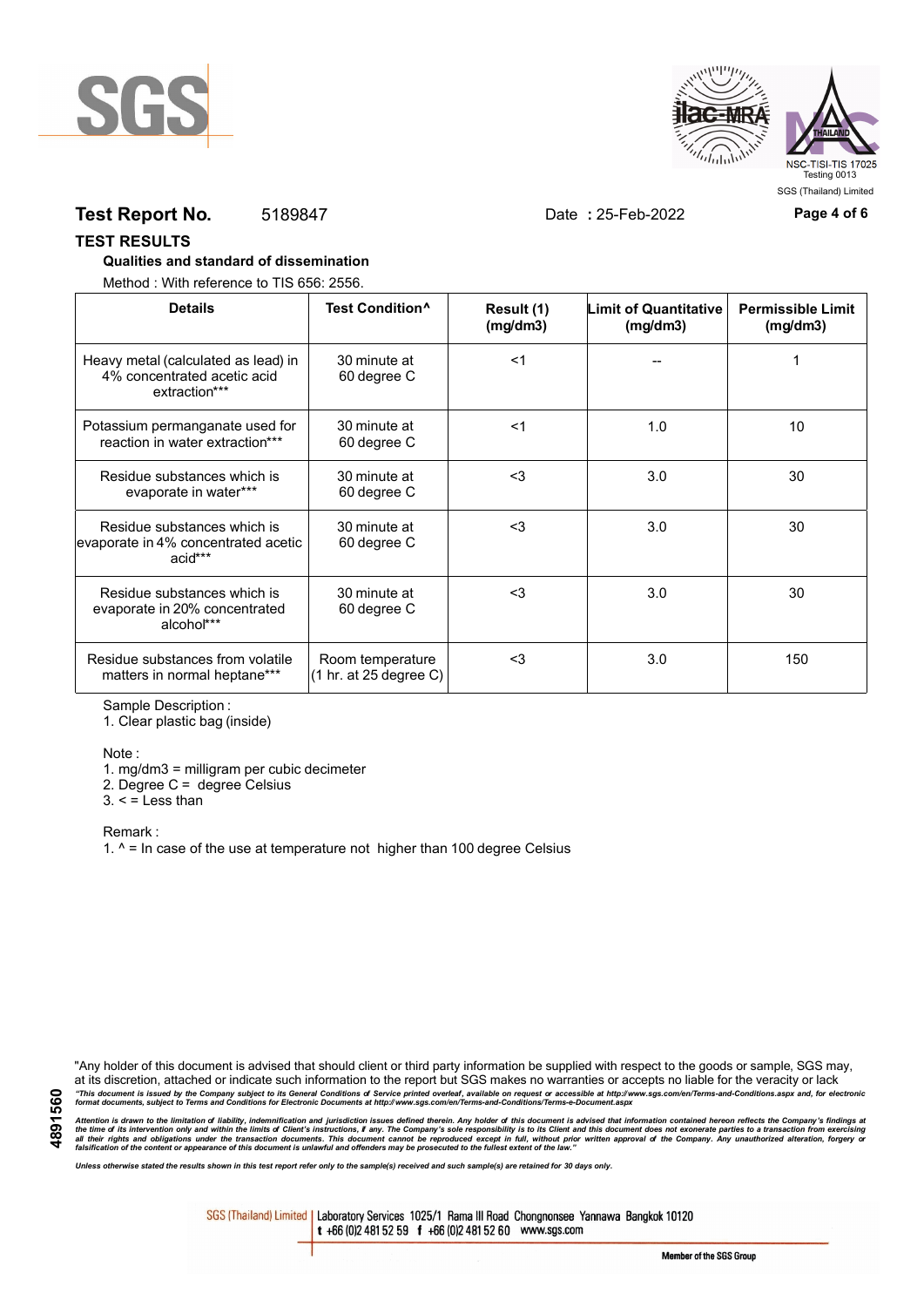



## **Test Report No.** 5189847 Date **:** 25-Feb-2022 **Page 5 of 6**

**TEST RESULTS**

#### **Qualities and standard of dissemination**

Test Method : With reference to TIS 655 -1 : 2553

| <b>Details</b>                         | Test Condition <sup>^</sup> | Result (1)               | <b>Permissible Limit</b> |
|----------------------------------------|-----------------------------|--------------------------|--------------------------|
| Migration of color extract by water*** | 30 minute at<br>60 degree C | Negative<br>(See Note 2) | Negative                 |
| Migration of color extract by          | 30 minute at                | Negative                 | <b>Negative</b>          |
| 4% concentrated acetic acid***         | 60 degree C                 | (See Note 2)             |                          |
| Migration of color extract by          | 30 minute at                | Negative                 | <b>Negative</b>          |
| 20% concentrated alcohol***            | 60 degree C                 | (See Note 2)             |                          |
| Migration of color extract by          | Room temperature            | Negative                 | Negative                 |
| normal heptanes***                     | (1 hr. at 25 degree C)      | (See Note 2)             |                          |

Sample Description :

1. Clear plastic bag (inside)

Note :

1. Degree C = degree Celsius

2. "Negative" mean it's not presence of color migration/ "Positive" mean it's presence of color migration

Remark :

1.  $^{\circ}$  = In case of the use at temperature not higher than 100 degree Celsius

Remark: The test item(s) marked \*\*\* on test report is/are analyzed at SGS (Thailand) Limited, address: 41/16-20 and 41/23 Soi Rama III 59, Rama III road, Chongnonsee, Yannawa, Bangkok.

**4891560**

"Any holder of this document is advised that should client or third party information be supplied with respect to the goods or sample, SGS may, at its discretion, attached or indicate such information to the report but SGS makes no warranties or accepts no liable for the veracity or lack "This document is issued by the Company subject to its General Conditions of Service printed overleaf, available on request or accessible at http://www.sgs.com/en/Terms-and-Conditions.aspx and, for electronic<br>format docume

Attention is drawn to the limitation of liability, indemnification and jurisdiction issues defined therein. Any holder of this document is advised that information contained hereon reflects the Company's findings at<br>all th

*Unless otherwise stated the results shown in this test report refer only to the sample(s) received and such sample(s) are retained for 30 days only.*

SGS (Thailand) Limited | Laboratory Services 1025/1 Rama III Road Chongnonsee Yannawa Bangkok 10120 t +66 (0)2 481 52 59 f +66 (0)2 481 52 60 www.sgs.com